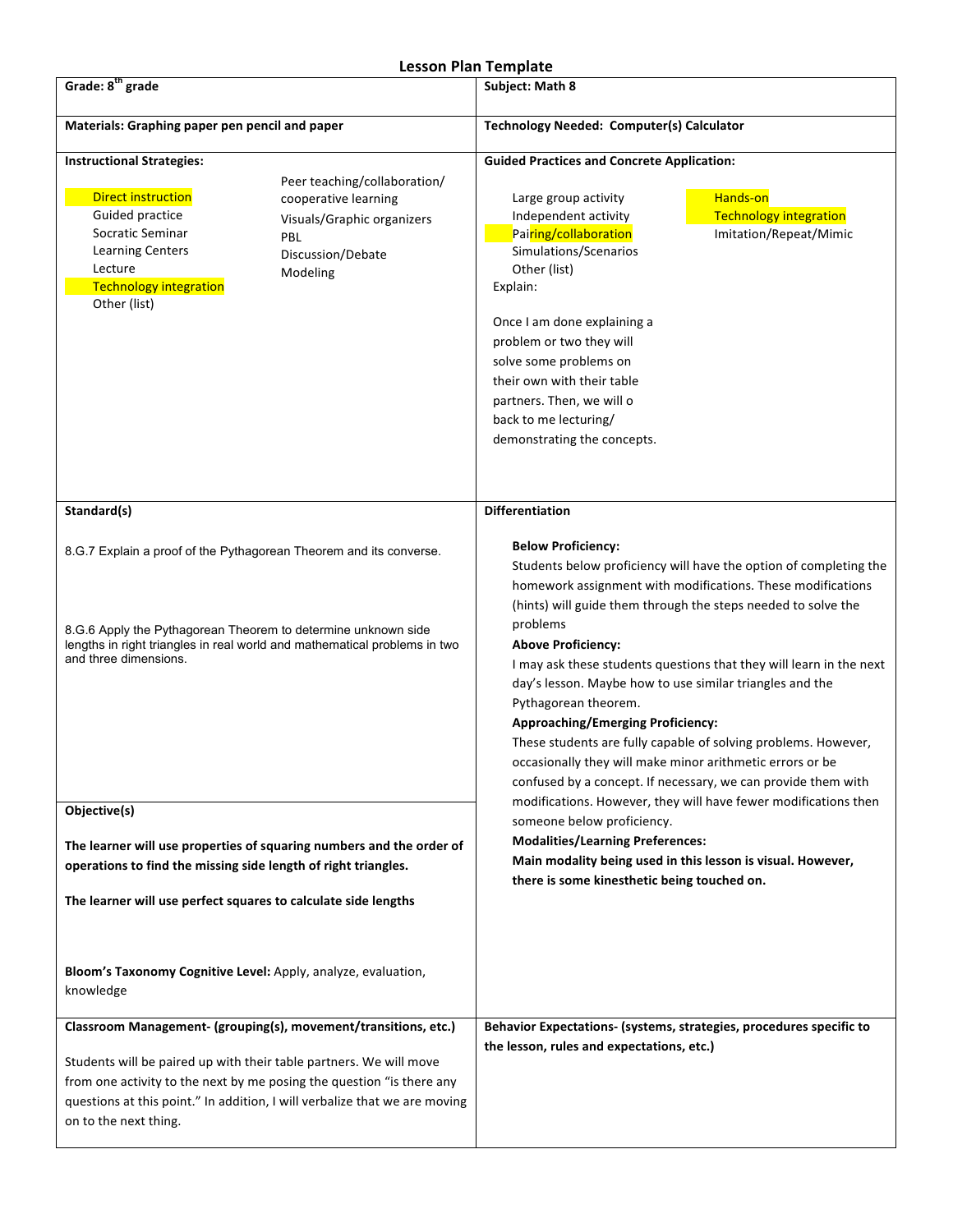## **Lesson Plan Template**

|                      |                                                                                                                                            | Students are expected to show respect for themselves, their            |  |
|----------------------|--------------------------------------------------------------------------------------------------------------------------------------------|------------------------------------------------------------------------|--|
|                      |                                                                                                                                            | classmates and me at all times. When transitioning to group work it is |  |
|                      |                                                                                                                                            | expected that they remain quiet and do not get too loud.               |  |
| <b>Minutes</b>       | <b>Procedures</b>                                                                                                                          |                                                                        |  |
| 12                   | Set-up/Prep:                                                                                                                               |                                                                        |  |
|                      |                                                                                                                                            |                                                                        |  |
|                      | Students will grade the previous days homework in class. At this time, I will ensure all final preparations for the lesson are<br>complete |                                                                        |  |
| 8                    | Engage: (opening activity/anticipatory Set - access prior learning / stimulate interest /generate questions, etc.)                         |                                                                        |  |
|                      | Explain the concept of the Pythagorean Theorem                                                                                             |                                                                        |  |
|                      | Begin by writing c^2=a^2+b^2 and asking if they know what that is called. (Draw a right triangle to accompany the formula).                |                                                                        |  |
|                      | Show that a and b are just numbers and they are the legs of the triangle. Show that c is the hypotenuse.                                   |                                                                        |  |
|                      | Ask if they believe it makes sense for c^2=a^2+b^2.                                                                                        |                                                                        |  |
|                      | Begin the geometric representation of the Pythagorean Theorem.                                                                             |                                                                        |  |
|                      | Emphasize since the area of the two squares is equal, then the sum of the squares of the legs and the hypotenuse must be as<br>well.       |                                                                        |  |
|                      | Add tidbit of number of proofs of Pythagorean Theorem and famous people who have proved the Pythagorean Theorem.                           |                                                                        |  |
|                      | Emphasize that the Pythagorean Theorem only works for right triangles.                                                                     |                                                                        |  |
|                      | Hold discussion on why that is.                                                                                                            |                                                                        |  |
| 18                   | Explain: (concepts, procedures, vocabulary, etc.)                                                                                          |                                                                        |  |
| Note after           |                                                                                                                                            |                                                                        |  |
| every                | Example 1; Find the length of the hypotenuse of the right triangle with sides of length 8 and 6.                                           |                                                                        |  |
| two/3<br>examples    |                                                                                                                                            |                                                                        |  |
| they will            | 1.) Draw the right triangle and label sides                                                                                                |                                                                        |  |
| work on              | 2.) Plug in 8 for a and 6 for b                                                                                                            |                                                                        |  |
| problems             | 3.) Square 8 and 6                                                                                                                         |                                                                        |  |
| on their             | 4.) Sum 64 and 36 to get 100                                                                                                               |                                                                        |  |
| own. This            | 5.) C^2=100. Solve for c.<br>6.) $C=10$                                                                                                    |                                                                        |  |
| time is<br>accounted | Are there any questions at this time?                                                                                                      |                                                                        |  |
| for in<br>explore    | Example 2: Find the length of the hypotenuse on the triangle with side lengths 5 and 10                                                    |                                                                        |  |
|                      | Show that a is 5 and b is 10 in this scenario.                                                                                             |                                                                        |  |
|                      | 1.<br>2. Square 5 and 10.                                                                                                                  |                                                                        |  |
|                      | 3. Sum 25 and 100                                                                                                                          |                                                                        |  |
|                      |                                                                                                                                            |                                                                        |  |
|                      | 4. Show $c^2 = (125)^2 1/2$ . Solve for c<br>5. $C = (5 \times 25)$ ^1/2                                                                   |                                                                        |  |
|                      | 6. $C=5(5)$ ^1/2                                                                                                                           |                                                                        |  |
|                      |                                                                                                                                            |                                                                        |  |
|                      |                                                                                                                                            |                                                                        |  |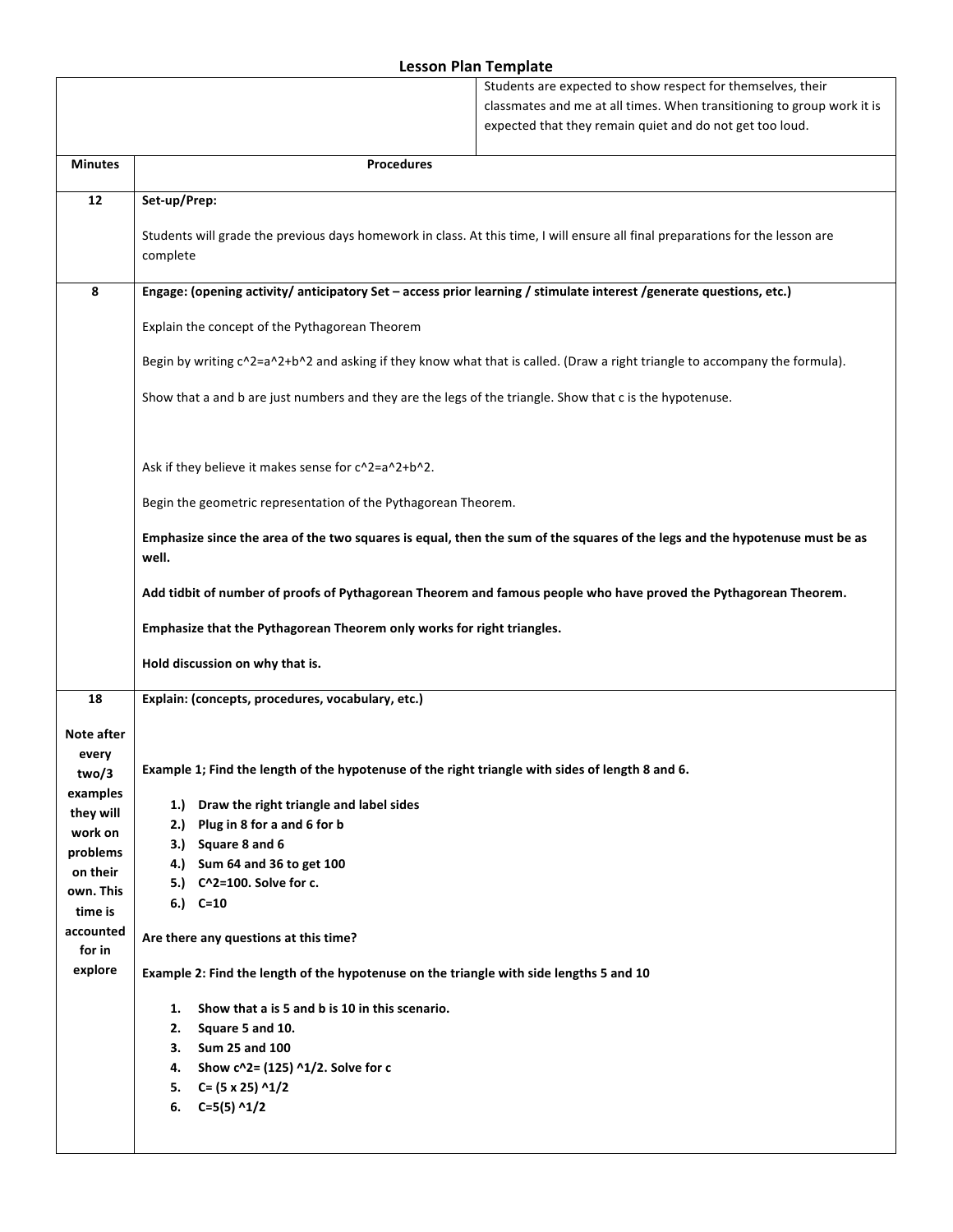| <b>Lesson Plan Template</b> |                                                                                                                                                                                                                                                                      |  |
|-----------------------------|----------------------------------------------------------------------------------------------------------------------------------------------------------------------------------------------------------------------------------------------------------------------|--|
|                             | Are there any questions? Try and complete a and b in your packets.                                                                                                                                                                                                   |  |
|                             | Example 3: Find the length of the hypotenuse of a triangle with side lengths 4/5 and 3/5                                                                                                                                                                             |  |
|                             | 1.) A is 4/5 and b is 3/5                                                                                                                                                                                                                                            |  |
|                             | 2.) Square 4/5 and 3/5                                                                                                                                                                                                                                               |  |
|                             | 3.) Sum 16/25 and 9/25                                                                                                                                                                                                                                               |  |
|                             | 4.) $C^2=1$                                                                                                                                                                                                                                                          |  |
|                             | 5.) $C=1$                                                                                                                                                                                                                                                            |  |
|                             | Are there any questions?                                                                                                                                                                                                                                             |  |
|                             | Example 4; Triangle with legs of .2 and .6                                                                                                                                                                                                                           |  |
|                             | 1.) A is .2 and b is .6                                                                                                                                                                                                                                              |  |
|                             | 2.) Square .2 and .6                                                                                                                                                                                                                                                 |  |
|                             | 3.) Sum .04 and .36                                                                                                                                                                                                                                                  |  |
|                             | 4.) $C^2 = .40$                                                                                                                                                                                                                                                      |  |
|                             | Are there any questions? Try c and d in your packet.                                                                                                                                                                                                                 |  |
|                             | Now we will find the length of a leg of a right triangle given the length of the hypotenuse and another leg.                                                                                                                                                         |  |
|                             | Explain to them how this is possible.                                                                                                                                                                                                                                |  |
|                             | Reorder c^2=a^2+b^2. Into c^2-a^2=b^2.<br>Explain that the exact same process applies here except we now subtract the squared numbers instead of adding them.                                                                                                        |  |
|                             | <b>Example 5:</b>                                                                                                                                                                                                                                                    |  |
|                             |                                                                                                                                                                                                                                                                      |  |
|                             | 1.) Find the length of the missing leg in a triangle with hypotenuse of length .5 and another leg with length .3.<br>2.) Explain that it matters here if we plug in for the right numbers. C=.5 and a=.3.                                                            |  |
|                             | 3.) Square c and a                                                                                                                                                                                                                                                   |  |
|                             | 4.) Subtract the square of c from the square of a.                                                                                                                                                                                                                   |  |
|                             | 5.) $B^2 = (.34)$                                                                                                                                                                                                                                                    |  |
|                             | 6.) B= $(.34)$ ^1/2                                                                                                                                                                                                                                                  |  |
|                             |                                                                                                                                                                                                                                                                      |  |
|                             |                                                                                                                                                                                                                                                                      |  |
|                             |                                                                                                                                                                                                                                                                      |  |
| 18                          | Explore: (independent, concreate practice/application with relevant learning task -connections from content to real-life                                                                                                                                             |  |
|                             | experiences, reflective questions- probing or clarifying questions)                                                                                                                                                                                                  |  |
|                             |                                                                                                                                                                                                                                                                      |  |
|                             |                                                                                                                                                                                                                                                                      |  |
|                             |                                                                                                                                                                                                                                                                      |  |
|                             | Here the students will do the problems in their Spartan notes. They will do two at a time. So, they will begin with a and b, then c<br>and d, and finally a and b again. Once they have completed each set of two problems I will also do them on the board so those |  |
|                             | who got the wrong answers can correct their errors.                                                                                                                                                                                                                  |  |
|                             |                                                                                                                                                                                                                                                                      |  |
|                             |                                                                                                                                                                                                                                                                      |  |
| 3                           | Review (wrap up and transition to next activity):                                                                                                                                                                                                                    |  |
|                             |                                                                                                                                                                                                                                                                      |  |
|                             |                                                                                                                                                                                                                                                                      |  |
|                             |                                                                                                                                                                                                                                                                      |  |